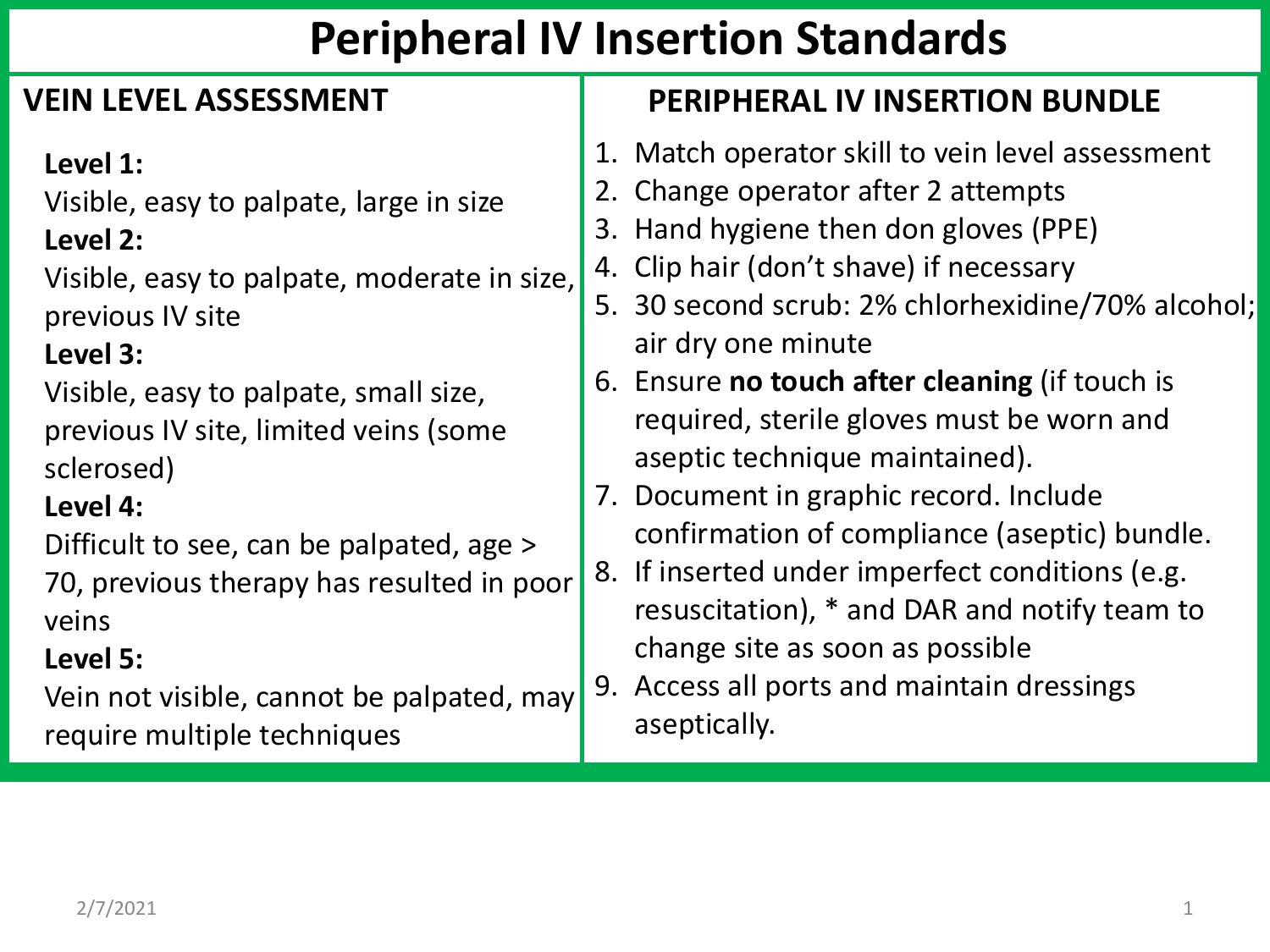### **Infiltration Scale \*DAR if >0**

- **0** No symptoms
- **1 Skin blanched**

Edema < 2.5 cm in any direction, cool to touch, with or without pain

**2 Skin blanched**

Edema 2.5 – 15 cm in any direction, cool to touch, with or without pain

**3 Skin blanched, translucent**

Gross Edema > 15 cm in any direction, cool to touch, mild-moderate pain, possible numbness

**4 Skin blanched, translucent**

Skin tight, leaking, skin discolored, bruised, swollen, gross edema > 15 cm in any direction, deep pitting tissue edema, circulatory impairment, moderate – severe pain, infiltration of any amount of blood product, irritant, or vesicant

### **PHLEBITIS SCALE**

- 1+ Pain at Site
- 2+ Pain and redness at site
- 3+ Pain, redness and swelling at site with palpable cord of less than 7.5 cm
- 4+ Pain, redness and swelling at site with palpable cord of 7.5 cm or greater